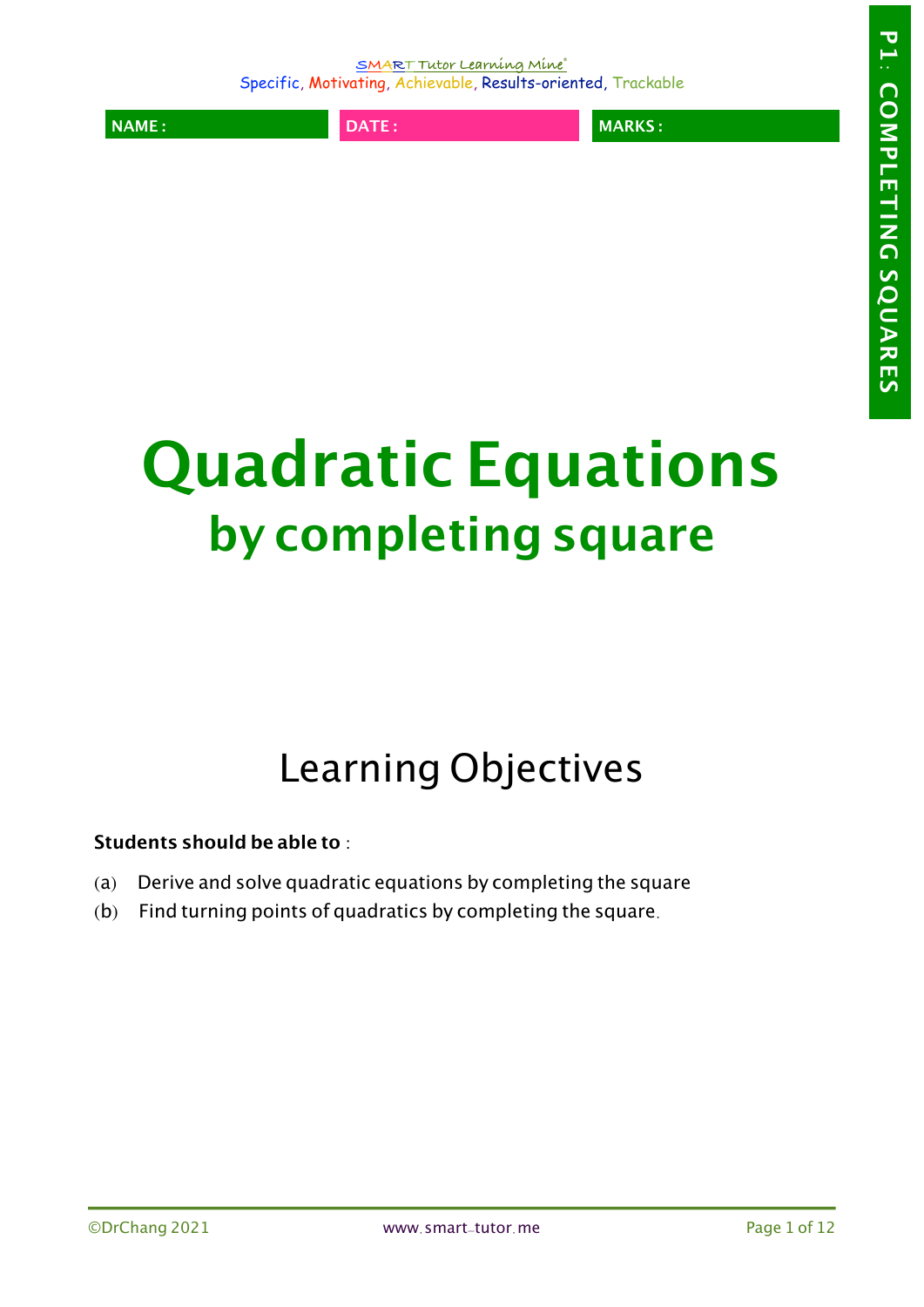

(b) Sketch the graph of y =  $x^2$  – 6x + 2, showing clearly the coordinates of the turning point.



- 2 (a) Express  $y = x^2 + 3x + 2$  in the form of  $y = (x + p)^2 - q$ .
	- (b) Sketch the graph of y =  $x^2$  + 3x + 2, indicating clearly its intercepts with the axes and the turning point.

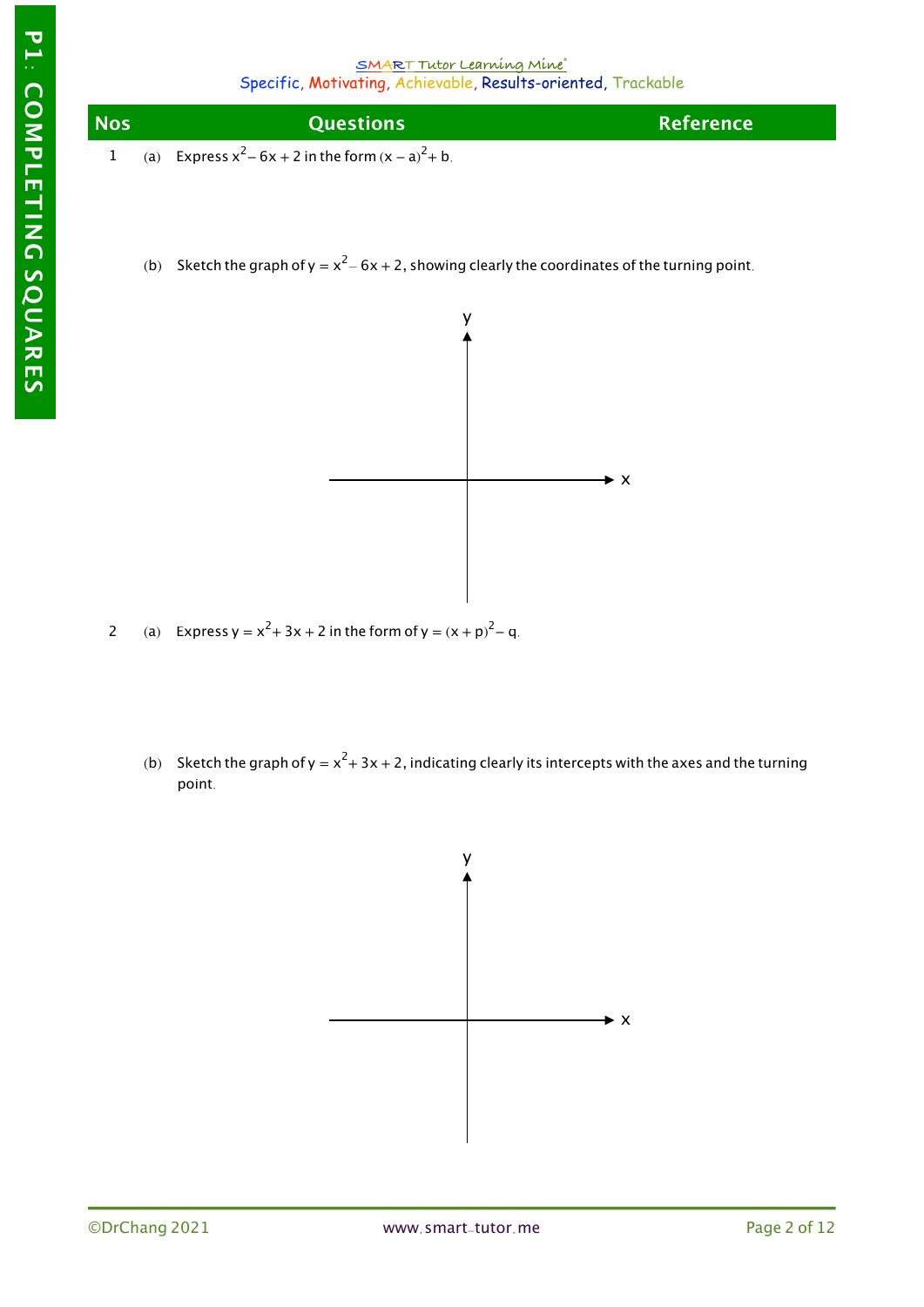| <b>Nos</b> | <b>Ouestions</b>                                          | <b>Reference</b> |
|------------|-----------------------------------------------------------|------------------|
|            | (a) Express $x^2 - 8x - 29$ in the form $(x - a)^2 - b$ . |                  |

- (b) Hence, solve the equation  $x^2 8x 29 = 0$ , giving your answers correct to 2 decimal places.
- 4 (a) Express  $x^2 - 3x - 5$  in the form  $(x - a)^2 - b$ .
	- (b) Hence, solve the equation  $x^2 3x 5 = 0$ , giving your answers correct to 2 decimal places.
- 5 (a) Sketch the graph of  $y = 2 (x + 3)^2$ .



- (b) Write down the equation of the line of symmetry of y = 2  $(x + 3)^2$ .
- (c) Sketch the graph of  $y = (x + 3)(x 1)$ .

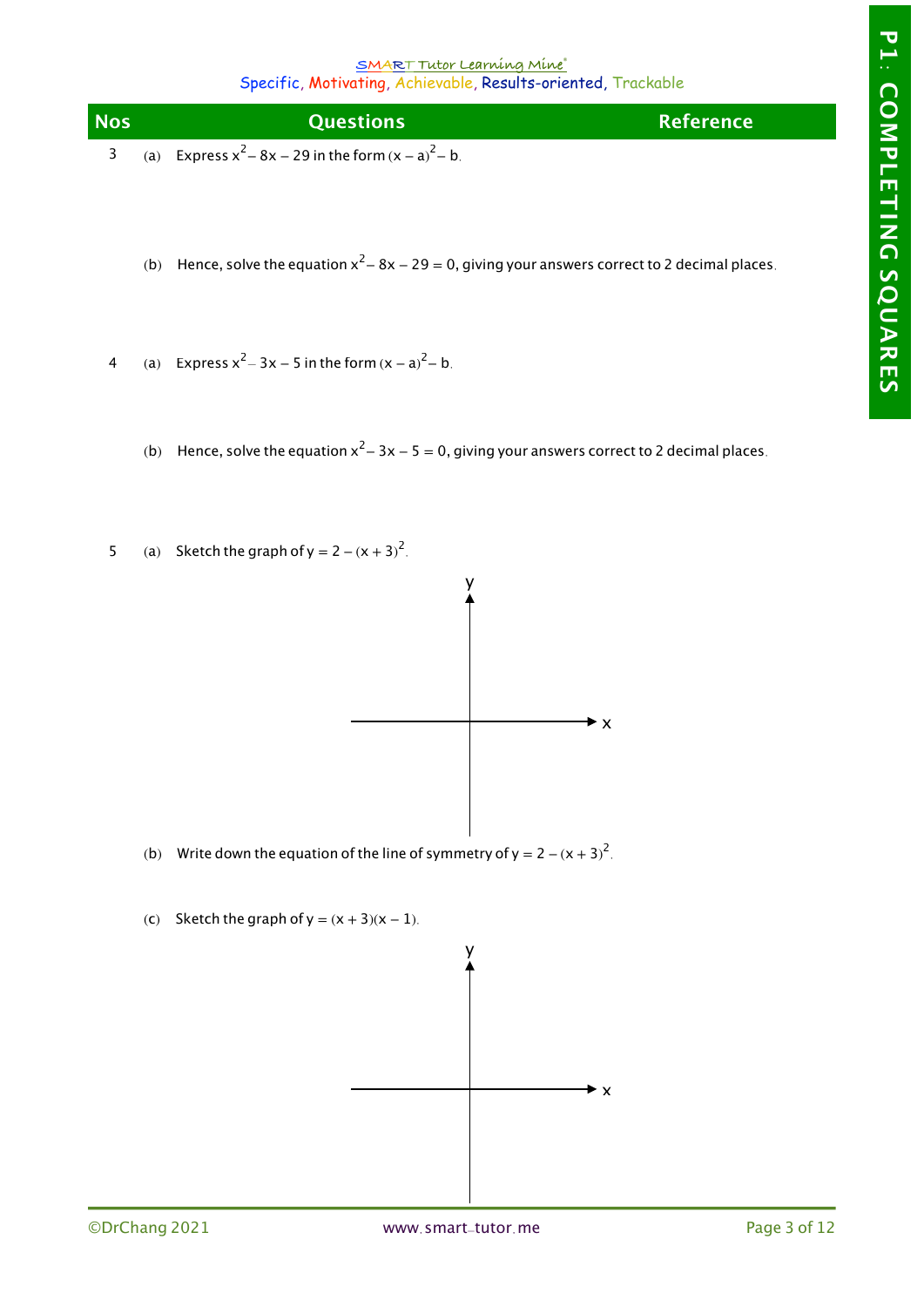| <b>Nos</b> | <b>Questions</b>                                                                                      | <b>Reference</b> |  |  |
|------------|-------------------------------------------------------------------------------------------------------|------------------|--|--|
|            | The figure below shows a quadratic graph $y = x^2 + 7x + 10$ . The graph cuts the x – axis at point A |                  |  |  |
|            | and the $y - axis$ at point B.                                                                        |                  |  |  |



- (a) Find the coordinates of A and B.
- (b) State the minimum point of the graph.
- 7 (a) Express y =  $-x^2 + 4x + 5$  in the form  $(x h)^2 + k$ .
	- (b) Sketch the graph of y =  $-x^2$  + 4x + 5, showing the intercepts with the axes clearly.



(c) Write down the equation of the line of symmetry of y =  $-x^2 + 4x + 5$ .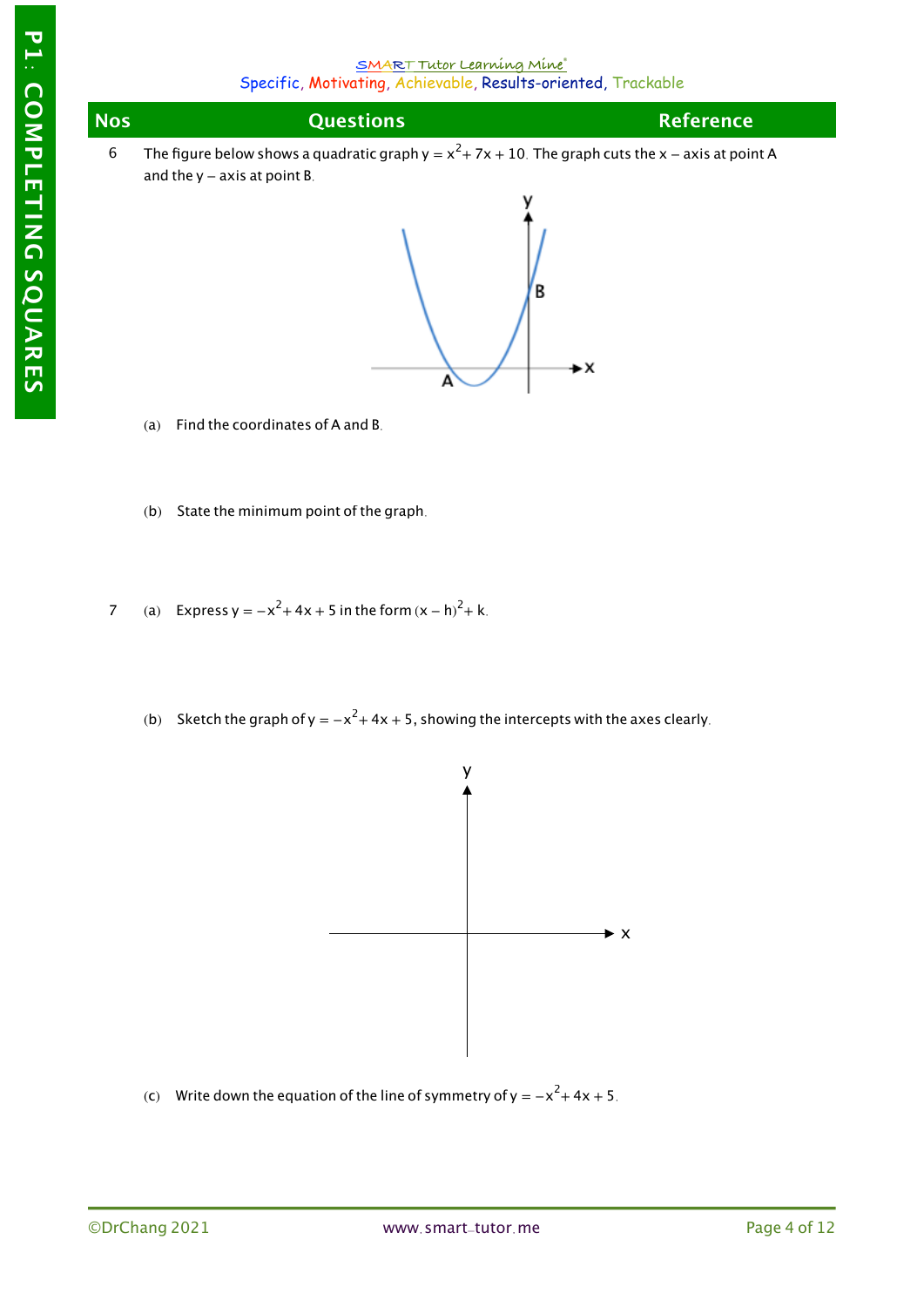| <b>Nos</b> | <b>Questions</b>                                                               | <b>Reference</b> |
|------------|--------------------------------------------------------------------------------|------------------|
|            | (a) Sketch the graph of $y = 5 - (x + 2)^2$ . Label the y – intercept clearly. |                  |



- (b) Write down the coordinates of the maximum point of the curve of  $y = 5 (x + 2)^2$ .
- 9 The area of a rectangle, A cm<sup>2</sup>, is given by A =  $x^2 4x + 7$ . (a) Express y =  $x^2 - 4x + 7$  in the form  $(x - a)^2 + b$ .
	- (b) State the minimum area of the rectangle.
	- (c) Sketch the graph of A =  $x^2 4x + 7$  on the axes below, clearly stating the turning point and the vertical intercept.

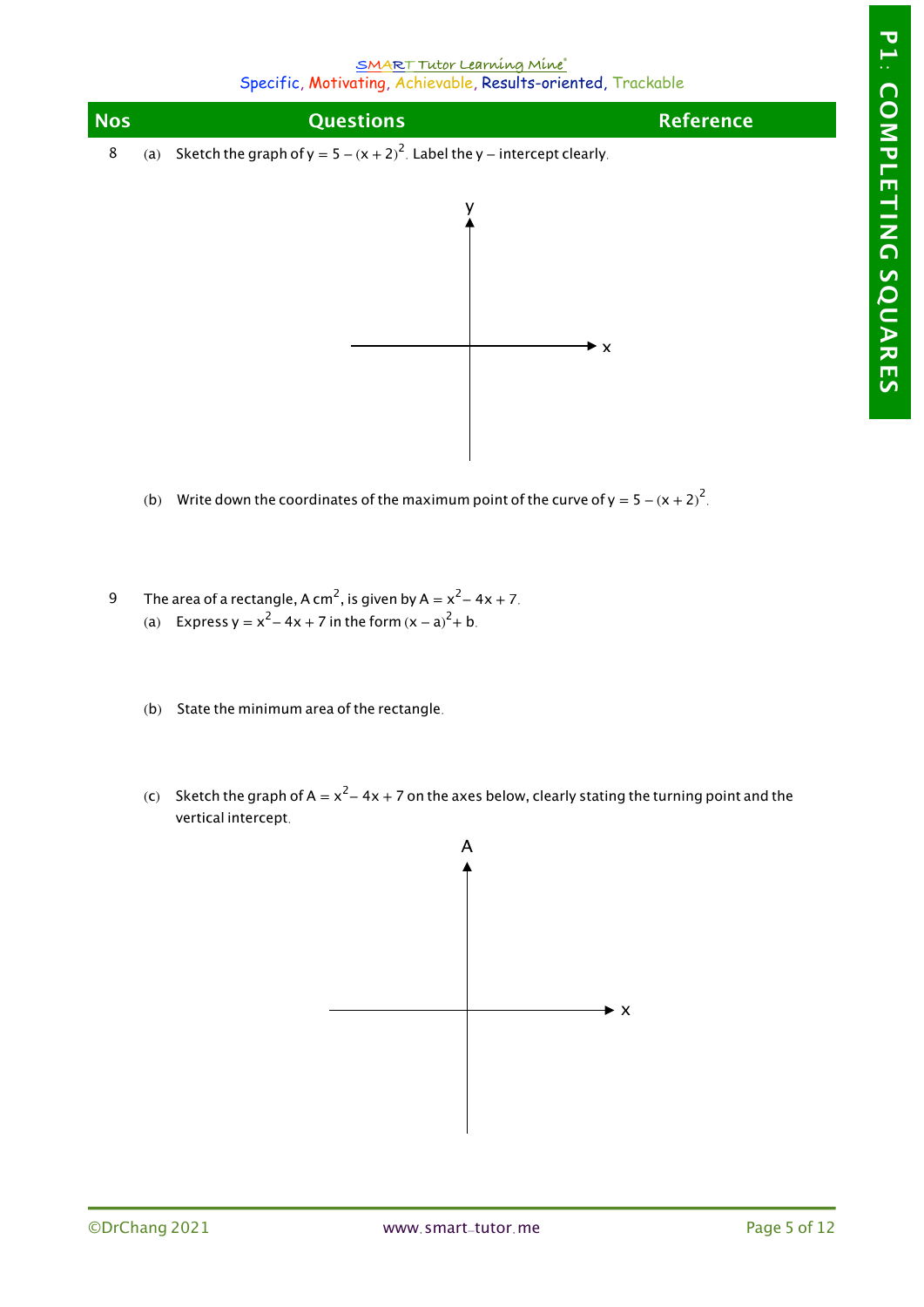

- (b) Hence, solve the equation  $x^2 4x 1 = 0$ , giving your answers correct to 2 decimal places.
- 11 (a) Express  $x^2 - 6x - 1$  in the form  $(x - p)^2 + q$ .
	- (b) Hence, solve the equation  $x^2 6x 1 = 0$ , giving your answers correct to 2 decimal places.
- 12 (a) Express  $x^2 - 5x - 8$  in the form  $(x + a)^2 + b$ .
	- (b) Hence, solve the equation  $x^2 5x 8 = 0$ , giving your answers correct to 2 decimal places.
- 13 The curve y =  $6 - x - 2x^2$  cuts the x – axis at points A and B and the y – axis at C. It has a maximum turning point at D.



- (a) Calculate the coordinates of A, B and C.
- (b) Hence, or otherwise,
	- $(i)$  write down the equation of the line of symmetry,
	- (ii) find the maximum value of y.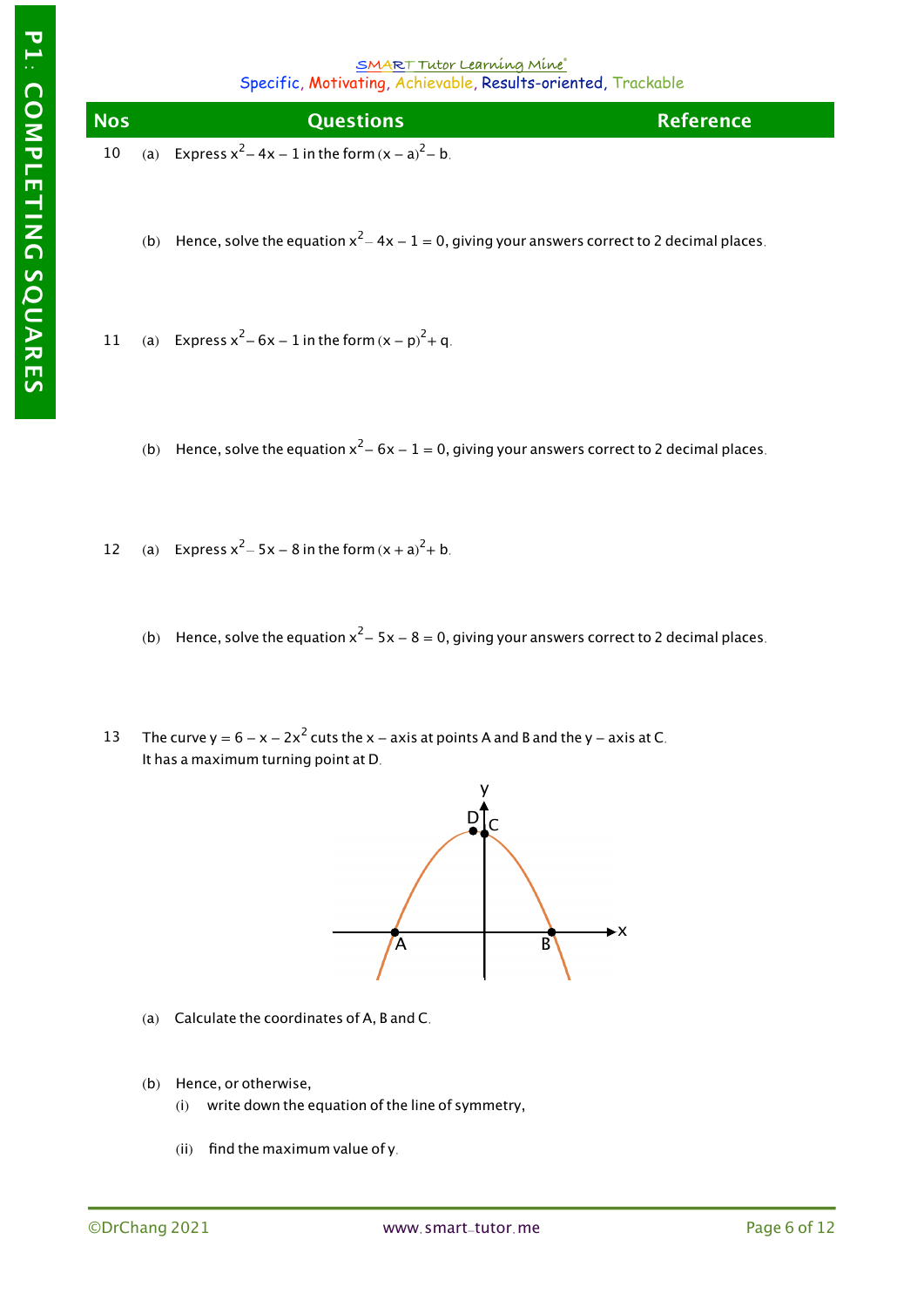| <b>Nos</b> | <b>Questions</b>                                                                                        | <b>Reference</b> |
|------------|---------------------------------------------------------------------------------------------------------|------------------|
| 14         | Sketch the graph of $y = -(2 - x)^2 + 1$ on the axes below.                                             |                  |
|            | Indicate clearly the values where the graph crosses the $x -$ and $y -$ axes and the coordinates of any |                  |
|            | turning points.                                                                                         |                  |



15 Sketch the graph of  $y = (x + 2)(4 - x)$  on the axes below. Indicate clearly the x − intercepts, y − intercept and the coordinates of the turning points.

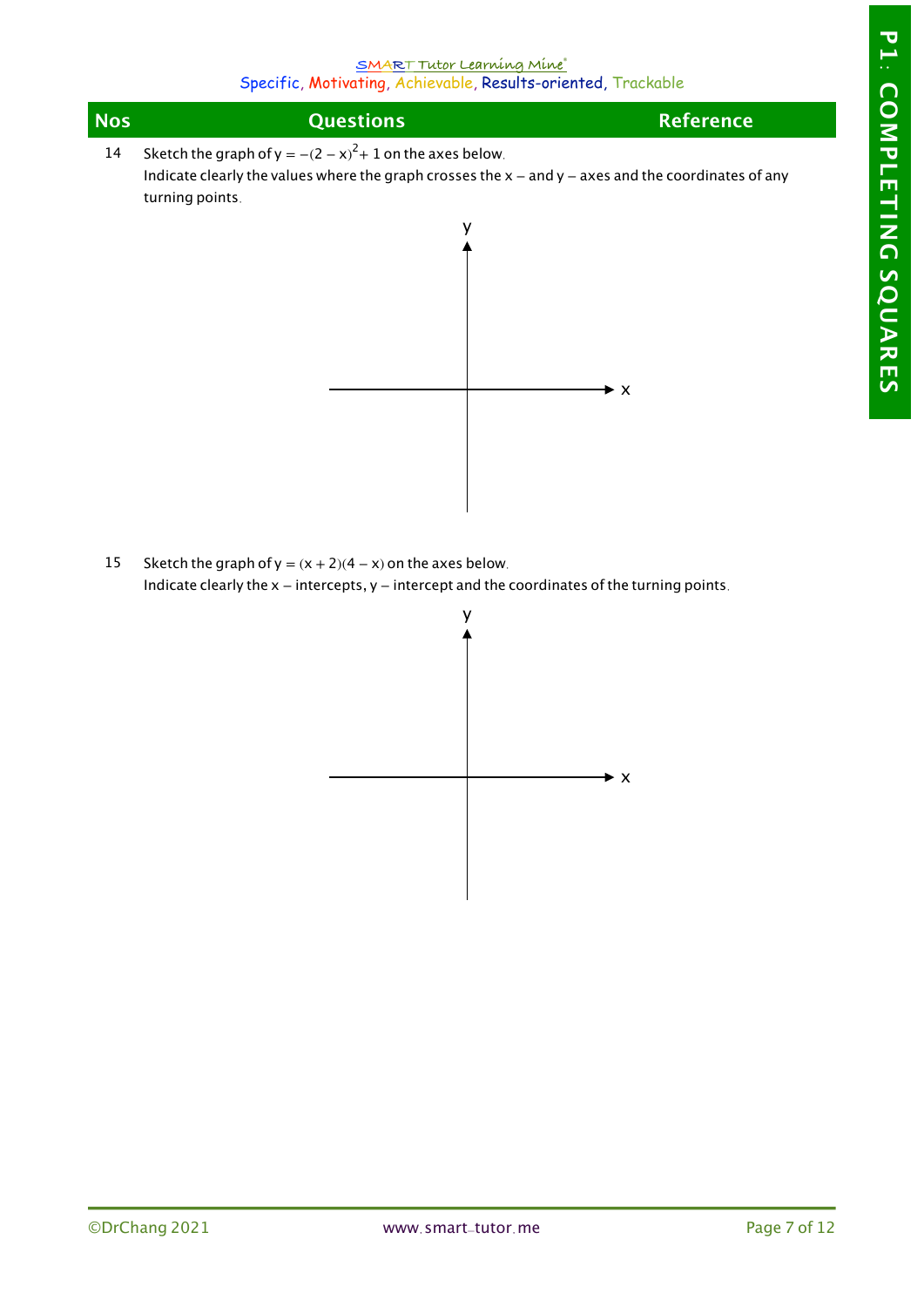

- (c) Find the coordinates of the maximum point of y =  $\frac{1}{4}x x^2$ .
- 17 The graph of  $y = 4 - (x + 2)^2$  is shown below.



- (a) State the coordinates of the maximum point P.
- (b) State the coordinates of the point Q where the graph cuts the  $x axis$ .
- $(c)$  Write down the equation of the line of symmetry of the graph.
- (d) State the largest value of a such that  $4-(x + 2)^2 =$  a has real solutions.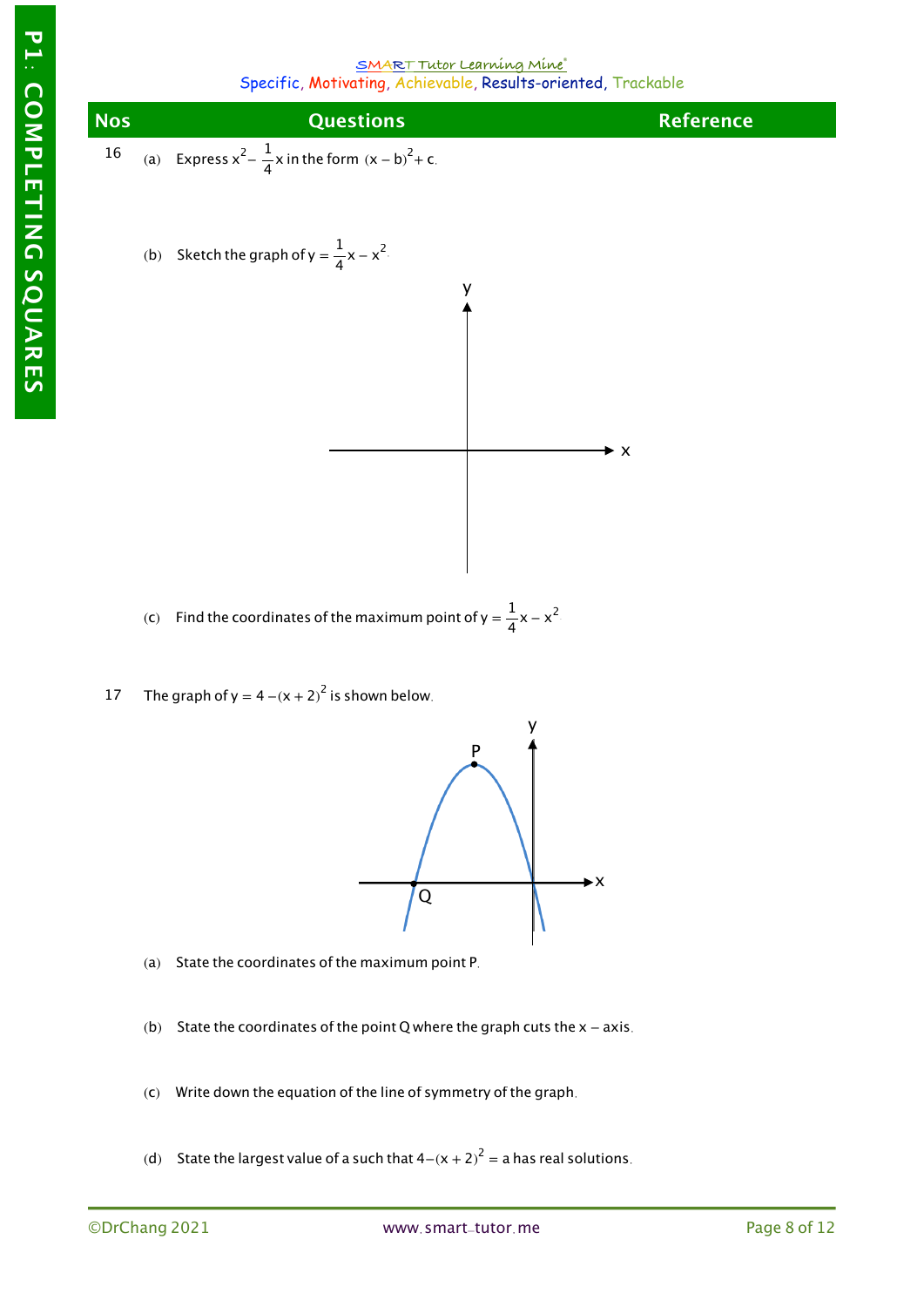| <b>Nos</b> | <b>Ouestions</b>                                                                   | <b>Reference</b> |
|------------|------------------------------------------------------------------------------------|------------------|
|            | 18 (a) Express the function $y = -x^2 + 8x - 5$ in the form $y = -(x - h)^2 + k$ . |                  |

(b) Sketch the graph of y =  $-x^2 + 8x - 5$ . Label the y – intercept and turning point.



- (c) Hence, or otherwise, solve the equation  $-x^2 + 8x 5 = -10$ .
- 19 (a) Express  $-x^2 - 5x - 6$  in the form  $-(x + a)(x + b)$ , where a and b are constants.
	- (b) Hence, Sketch the curve of y =  $-x^2$  5x 6, indicating clearly the intercepts and turning point.

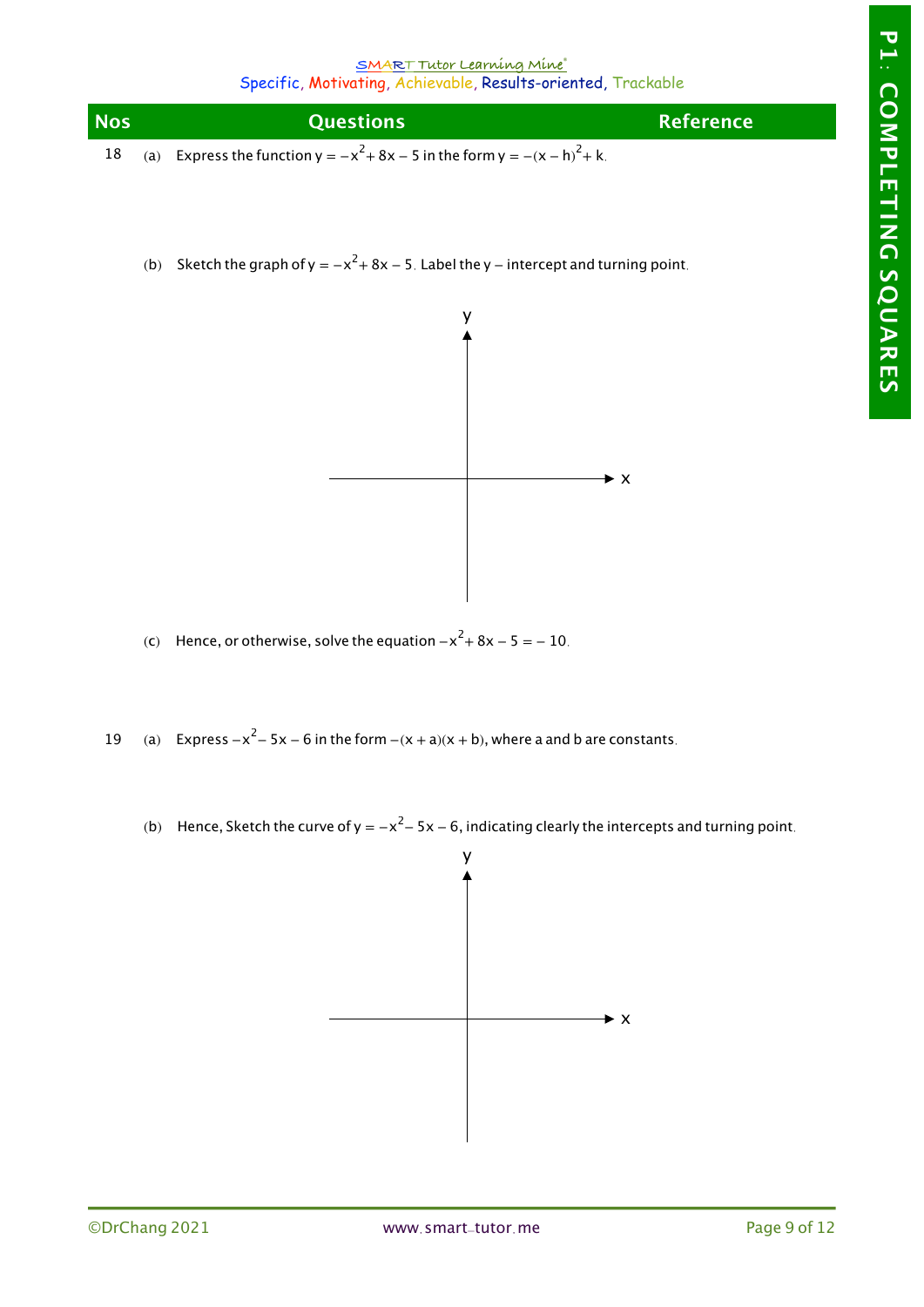| <b>Nos</b> | <b>Questions</b>                                                                                                                                              | <b>Reference</b> |
|------------|---------------------------------------------------------------------------------------------------------------------------------------------------------------|------------------|
| 20         | The equation of a curve is $y = x^2 + bx + c$ where b and c are constants.<br>(a) Given that (2, 0) is a point on the curve, show that $b = -\frac{4+c}{2}$ . |                  |

- (b) If the y  $-$  intercept of the curve is 14, find the values of b and c.
- 21 Express  $-8x - 11 + x^2$  in the form  $(x + p)^2 + q$ .
- 22 (a)  $(-5, 2)$  the maximum point of a quadratic curve. Write the equation of the graph in the form  $y = p - (x + p)^2$ .
	- (b) A straight line on the xy − axes passes through (−5, 2) and cuts the x − axis at  $x = 1$ . Find the equation of the straight line.
- 23 The curve cuts the  $x - a$ xis at  $- 5$  and 1 and the y  $- a$ xis at A. B is the minimum point on the curve. Express the equation of the curve in the form of y =  $a(x + h)^2 - 18$ , where a and h are constants.

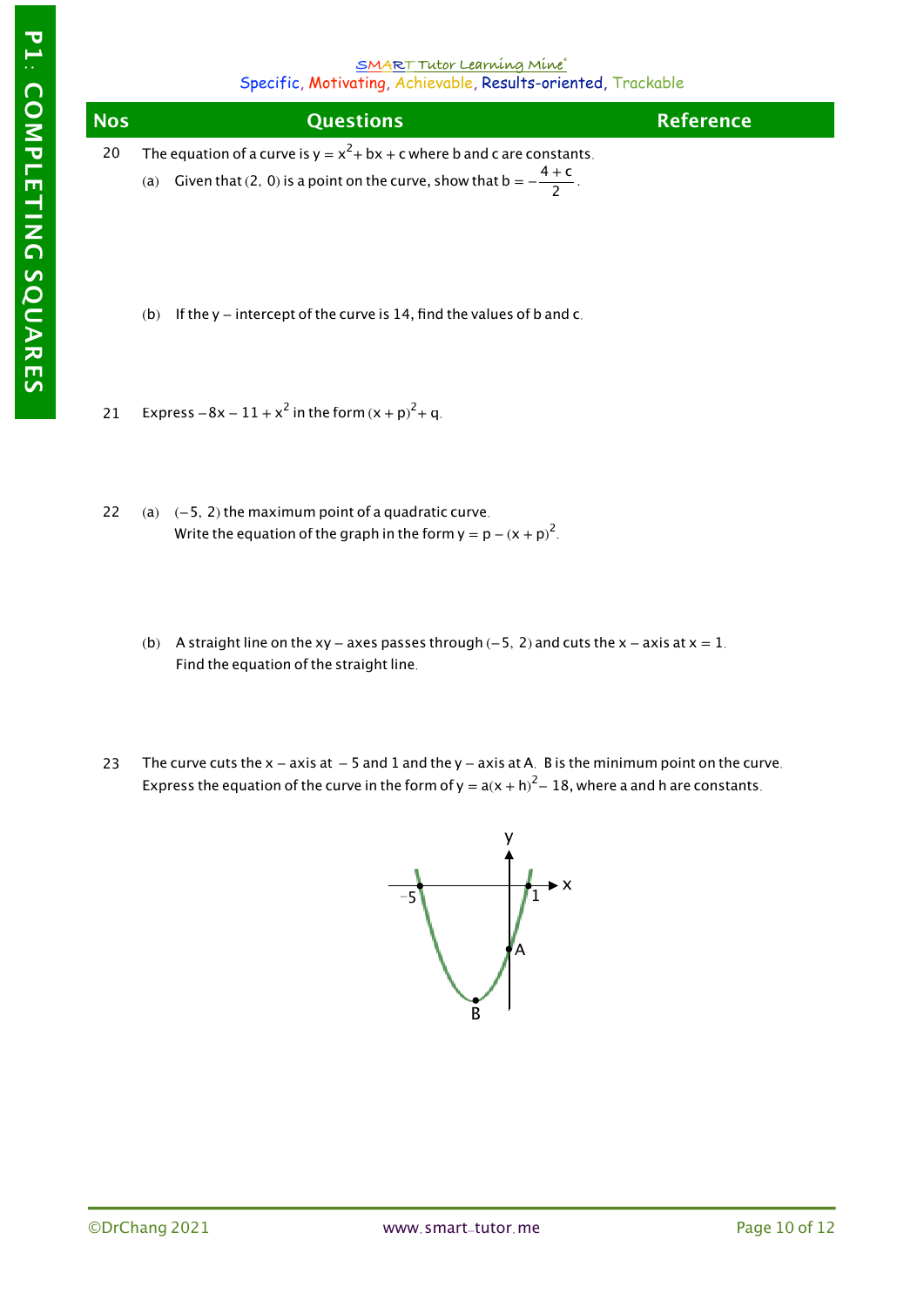**P1: ANSWERS**